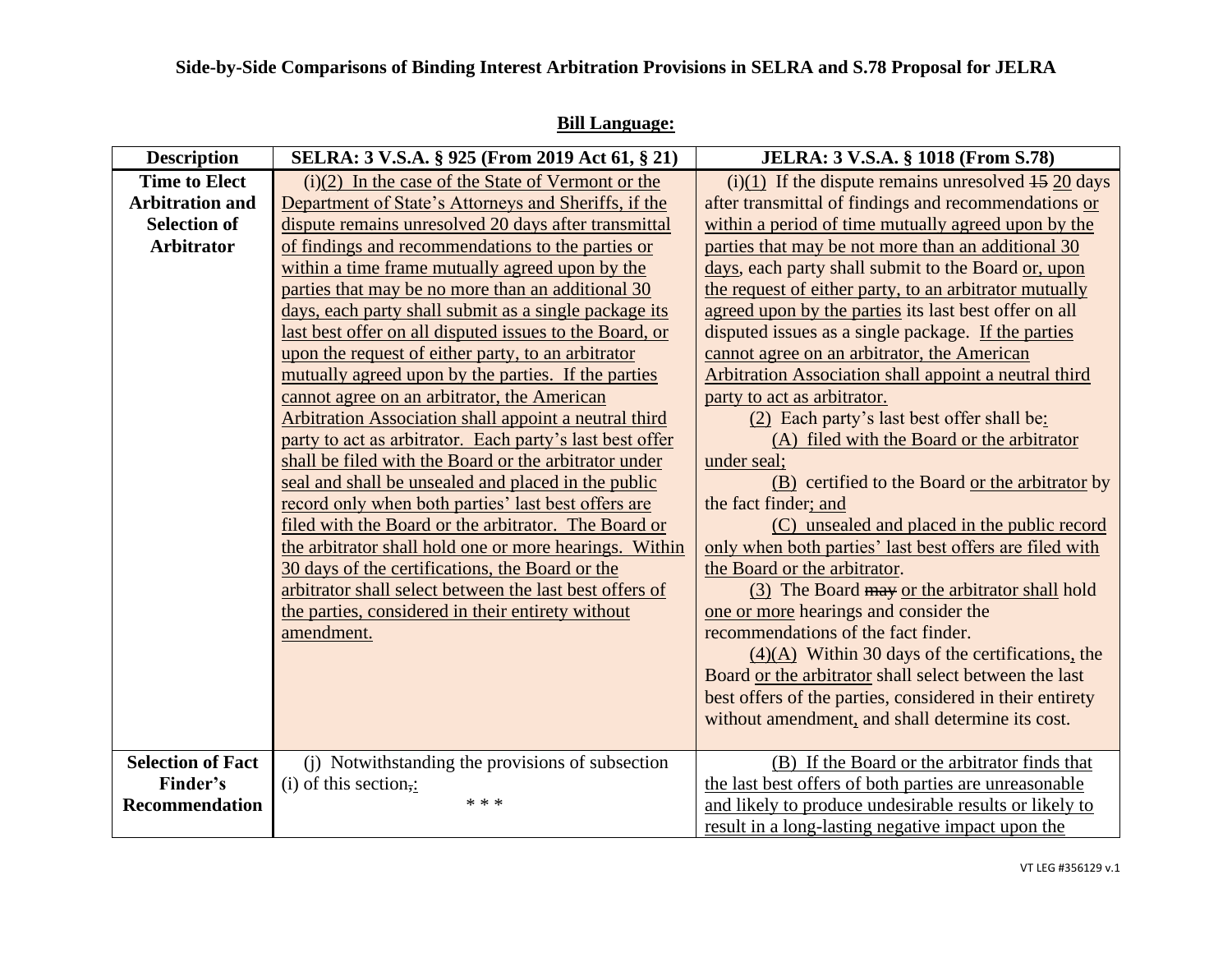|                      | (2) In the case of the State of Vermont or the             | parties' collective bargaining relationship, then the     |
|----------------------|------------------------------------------------------------|-----------------------------------------------------------|
|                      | Department of State's Attorneys and Sheriffs, should       | Board or the arbitrator may select the                    |
|                      | the Board or the arbitrator find the last best offers of   | recommendation of the fact finder under subsection        |
|                      | both parties unreasonable and likely to produce            | (g) of this section as to those disputed issues           |
|                      | undesirable results, or likely to result in a long-lasting | submitted to the Board or the arbitrator in the last best |
|                      | negative impact upon the parties' collective               | offers.                                                   |
|                      | bargaining relationship, then the Board or the             |                                                           |
|                      | arbitrator may select the recommendation of the fact       |                                                           |
|                      | finder under subsection $(g)$ of this section as to those  |                                                           |
|                      | disputed issues submitted to the Board or the              |                                                           |
|                      | arbitrator in the last best offers.                        |                                                           |
| <b>Finality of</b>   | $(k)(2)$ In the case of the State of Vermont or the        | (5) The Board or the arbitrator shall not issue           |
| <b>Decision and</b>  | Department of State's Attorneys and Sheriffs, the          | an order under this subsection that is in conflict with   |
| <b>Limitation on</b> | decision of the Board or the arbitrator shall be final,    | any law or rule or that relates to an issue that is not   |
| Arbitrator's         | and the terms of the chosen agreement shall be             | bargainable.                                              |
| <b>Authority</b>     | binding on each party, subject to appropriations in        | (6) The decision of the Board or the arbitrator           |
|                      | accordance with subsection 982(d) of this title.           | shall be final and binding on the parties.                |
|                      | (1) Nothing herein shall be construed to permit an         |                                                           |
|                      | arbitrator or the Board to issue an order under            |                                                           |
|                      | subsection (i) of this section binding upon the parties    |                                                           |
|                      | that is in conflict with any statute or any rule or        |                                                           |
|                      | regulation that is not bargainable.                        |                                                           |
|                      |                                                            |                                                           |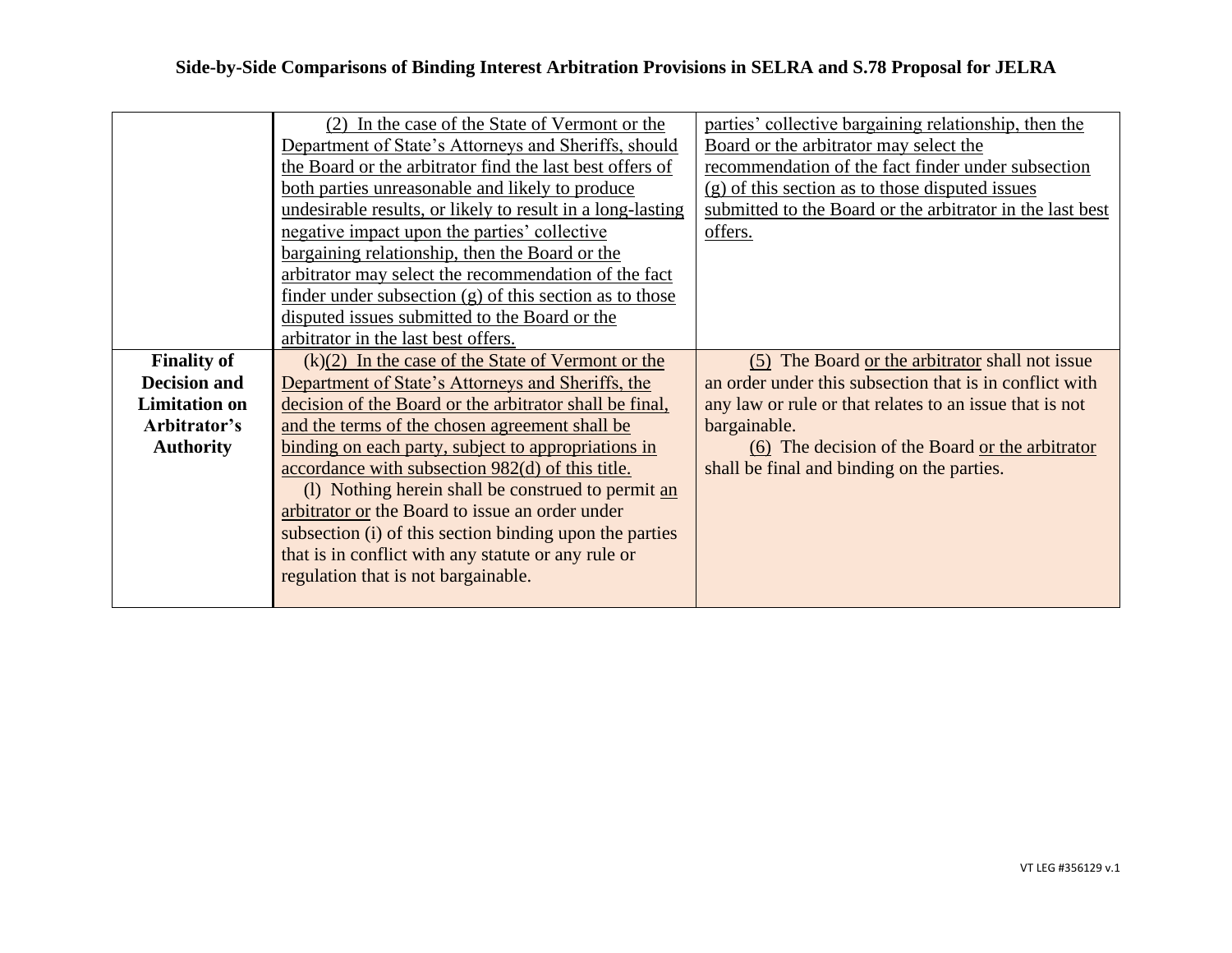| <b>Description</b>       | SELRA: 3 V.S.A. § 925                                                                                       | JELRA: 3 V.S.A. § 1018 (As Proposed by S.78)                                                            |
|--------------------------|-------------------------------------------------------------------------------------------------------------|---------------------------------------------------------------------------------------------------------|
| <b>Time to Elect</b>     | (i) In the case of the State of Vermont or the                                                              | $(i)(1)$ If the dispute remains unresolved 20 days                                                      |
| <b>Arbitration and</b>   | Department of State's Attorneys and Sheriffs, if the                                                        | after transmittal of findings and recommendations or                                                    |
| <b>Selection of</b>      | dispute remains unresolved 20 days after transmittal                                                        | within a period of time mutually agreed upon by the                                                     |
| <b>Arbitrator</b>        | of findings and recommendations to the parties or                                                           | parties that may be not more than an additional 30                                                      |
|                          | within a time frame mutually agreed upon by the                                                             | days, each party shall submit to the Board or, upon                                                     |
|                          | parties that may be not more than an additional 30                                                          | the request of either party, to an arbitrator mutually                                                  |
|                          | days, each party shall submit as a single package its                                                       | agreed upon by the parties its last best offer on all                                                   |
|                          | last best offer on all disputed issues to the Board, or                                                     | disputed issues as a single package. If the parties                                                     |
|                          | upon the request of either party, to an arbitrator                                                          | cannot agree on an arbitrator, the American                                                             |
|                          | mutually agreed upon by the parties. If the parties                                                         | Arbitration Association shall appoint a neutral third                                                   |
|                          | cannot agree on an arbitrator, the American                                                                 | party to act as arbitrator.                                                                             |
|                          | Arbitration Association shall appoint a neutral third                                                       | (2) Each party's last best offer shall be:                                                              |
|                          | party to act as arbitrator. Each party's last best offer                                                    | (A) filed with the Board or the arbitrator                                                              |
|                          | shall be filed with the Board or the arbitrator under                                                       | under seal;                                                                                             |
|                          | seal and shall be unsealed and placed in the public                                                         | (B) certified to the Board or the arbitrator by                                                         |
|                          | record only when both parties' last best offers are<br>filed with the Board or the arbitrator. The Board or | the fact finder; and                                                                                    |
|                          | the arbitrator shall hold one or more hearings. Within                                                      | (C) unsealed and placed in the public record<br>only when both parties' last best offers are filed with |
|                          | 30 days of the certifications, the Board or the                                                             | the Board or the arbitrator.                                                                            |
|                          | arbitrator shall select between the last best offers of                                                     | (3) The Board or the arbitrator shall hold one                                                          |
|                          | the parties, considered in their entirety without                                                           | or more hearings and consider the recommendations                                                       |
|                          | amendment.                                                                                                  | of the fact finder.                                                                                     |
|                          |                                                                                                             | $(4)(A)$ Within 30 days of the certifications, the                                                      |
|                          |                                                                                                             | Board or the arbitrator shall select between the last                                                   |
|                          |                                                                                                             | best offers of the parties, considered in their entirety                                                |
|                          |                                                                                                             | without amendment, and shall determine its cost.                                                        |
|                          |                                                                                                             |                                                                                                         |
| <b>Selection of Fact</b> | (i) Notwithstanding the provisions of subsection (i)                                                        | (B) If the Board or the arbitrator finds that                                                           |
| Finder's                 | of this section:                                                                                            | the last best offers of both parties are unreasonable                                                   |
| <b>Recommendation</b>    | * * *                                                                                                       | and likely to produce undesirable results or likely to                                                  |
|                          |                                                                                                             | result in a long-lasting negative impact upon the                                                       |

## **Statutory Language:**